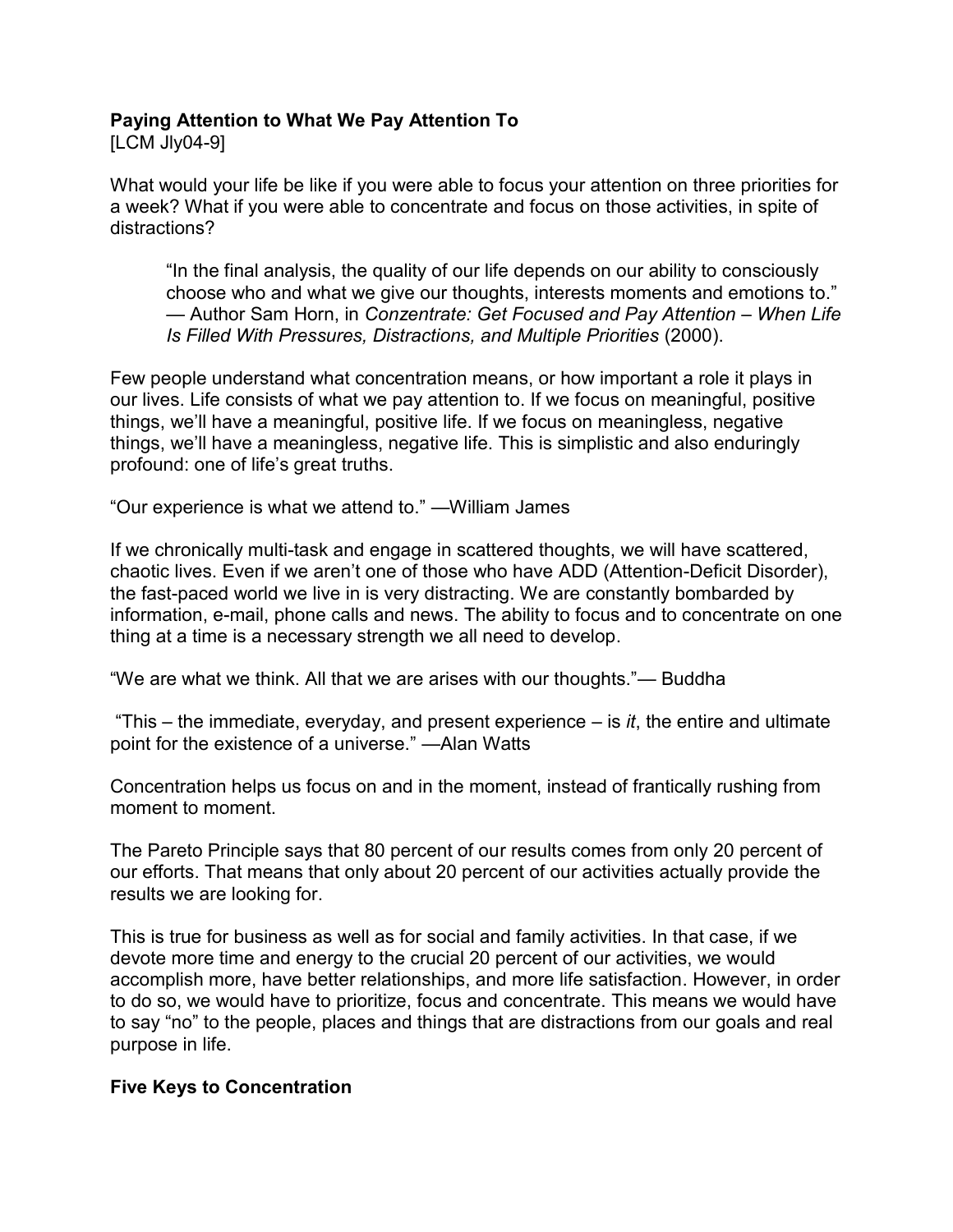In today's distracting environments, it is not easy to stay focused. Here are five essential keys to concentration and focus, taken from Sam Horn's book *ConZentrate: Get Focused and Pay Attention--When Life Is Filled With Pressures, Distractions, and Multiple Priorities* (St. Martin's Press 2000):

- 1. Concentration is the ability to be single-minded. Focusing on one task at a time is difficult because we all have so many things to do. It means we have to temporarily ignore some things in favor of others. Deferring other projects doesn't mean they're not important, only less so for the moment. It requires making choices as to priorities and scheduling.
- 2. Concentration is interest in action. Can you think of a time when you were so engrossed in an activity that you became one with it? All sense of time disappeared. All outside activities were unnoticed. Athletes call this the zone. Others, a state of flow.
- 3. Concentration is mental obedience. It means harnessing our thoughts, focusing on what is needed, and saying "no" to outside distractions. At times, the mind can be unruly, like a rebellious teenager. We must develop the ability to say to our mind "no, not right now," and carry on. Realize that your mind probably prefers play to work. However, you would not give candy to your child each time he or she asked. You might try using the Premack Principle, which involves doing something pleasurable after a task is completed.
- 4. Concentration is staying power. The ability to persist in spite of distraction, opposition, discouragement and counterinfluences is the key to attaining what we want in life. That means coming back after getting distracted. It also means completing an activity even though it may not be perfect. It includes the ability to keep on in spite of making mistakes. It is keeping on keeping on, persisting, correcting, continuing and coming back.
- 5. Concentration is mindfully managing our TIME:
	- $T = Th$ oughts I = Interests M = Moments E = Emotions

Sam Horn, in *ConZentrate*, explains the usefulness of this acronym in looking at time and what it means to us:

*Time, when we think back over our life, is not really remembered in days, months, years, but rather in moments. Specifically those moments in which our thoughts, interests, and emotions were fully engaged in a person, place or process.* 

*If we reframe our concept of time, we can remove our compulsion to race through life. Instead of thinking there's never enough time, we realize we have all the time we're going to get…right now. We come to understand the best way to make the most of our time is to make the most of this moment.*